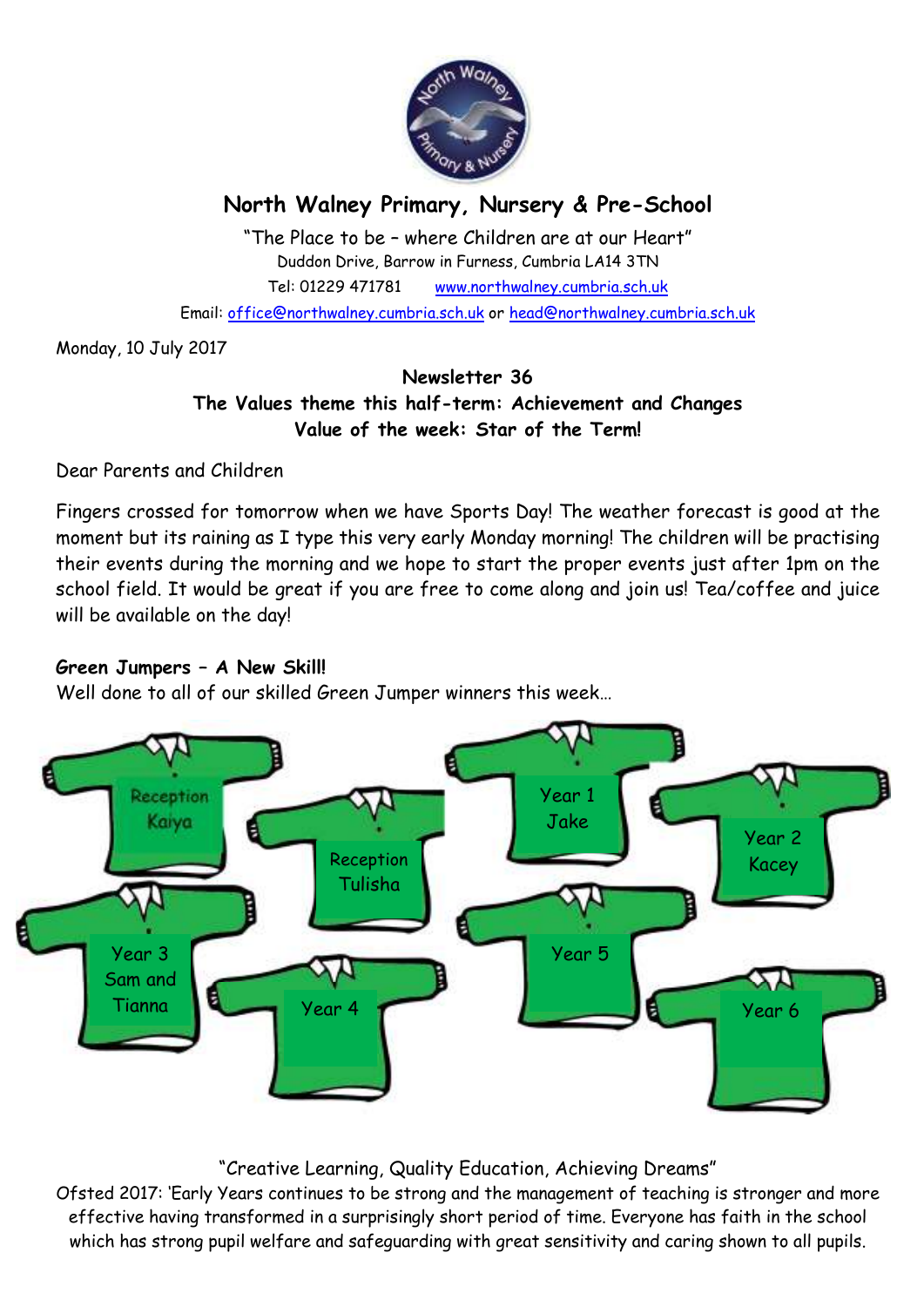### **Transition Days for Y6 and Transition in School**

Year 6 had a great two days at Walney School last week and were all fired up about moving on at the end of this term! While they were out, we also gave all of the other children the chance to meet their teachers and new classmates for next year which went really well. The new school year will soon be upon us!

Don't forget we are holding an Open Evening on Tuesday 18th July from 3:15pm until 5:30pm for parents to pop in and see the current and next teachers and visit all the classrooms.





### **Tombola**

The PTA will be holding their Chocolate and Sweet Tombola after Sports Day tomorrow – so don't forget to visit their stall and see if you can win!

#### **New school uniform – don't panic!**

I didn't think we would get such an incredible and fast and positive response from parents on both facebook and twitter when we announced our decision to change the colour of the school polo shirts! Please, please, please don't worry if you have already bought your child's shirts for September…but over time we are changing the colour to light blue (as in the photo) as we think these will not look as grubby over time and be much easier to wash for parents. Polo shirts are available with the school logo on via Tesco online, or you can easily pick up a multi-pack in Asda/Tesco/Aldi etc. Thank you to everyone who has emailed/messaged/tweeted your support!

Also, Leanne and Cora from the PTA are organising a BULK order from Tesco if you would like them to sort things out for you. If we order in bulk, then the school gets 5% off all orders back!! So please look out for the order form, fill it in and send it back! Thank you ladies for organising this for school!





#### **Trips and Events**

Great trips once again last week for the children and photographs are slowly appearing on the school Events webpage! Sometimes the link on Facebook doesn't work because it takes you to twitter first, so just go to www.northwalney.cumbria.sch.uk and then click on the Events tab and then Summer 2017.

More photos will be on there this week from this week's trips!